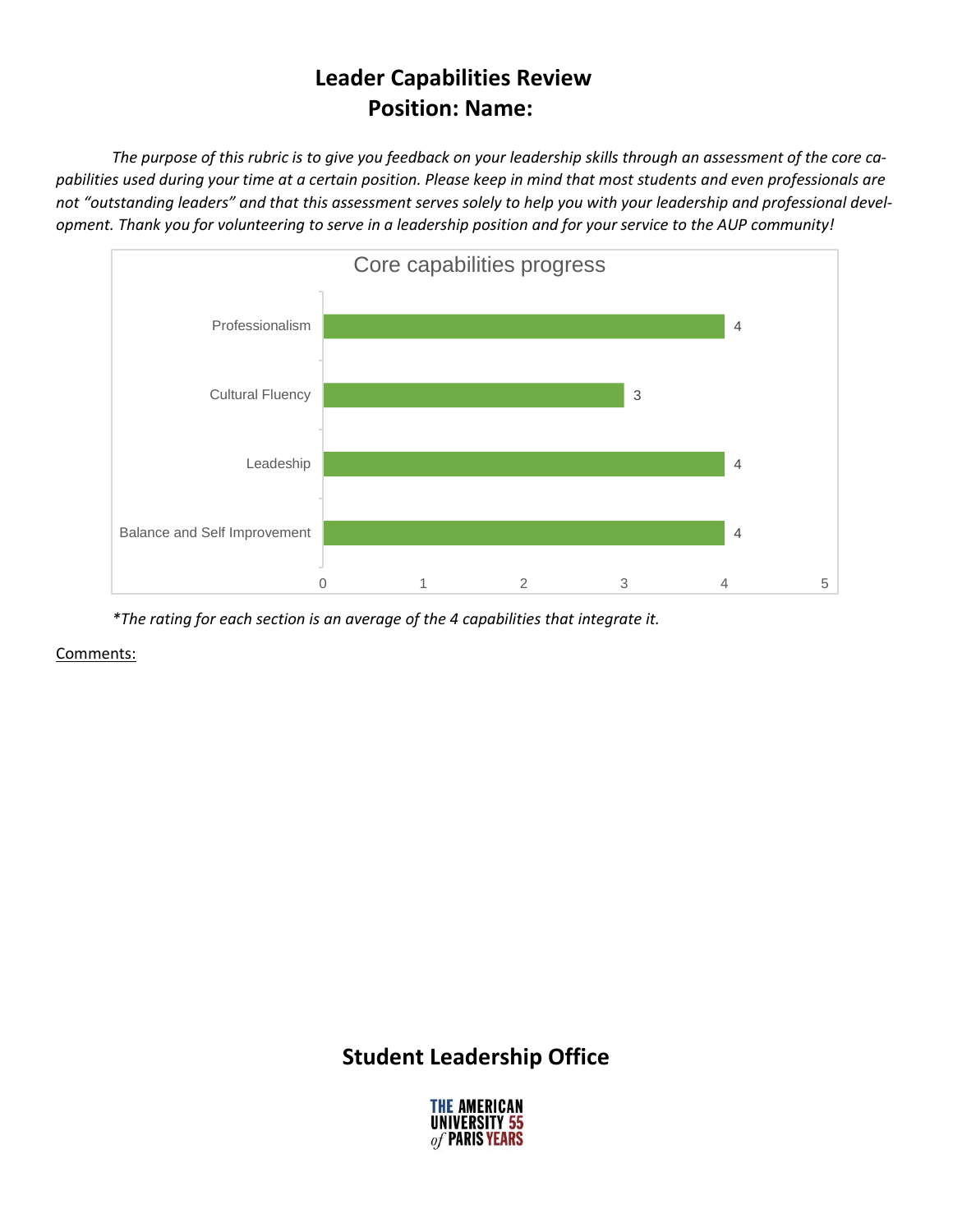| <b>Capabilities</b>                                                                                                                                               | Struggling (1)                                                                                                                                                   | Emerging (2)                                                                                                                                                  | Reliable (3)                                                                                                                                                                               | Exemplary (4)                                                                                                                                                                         | <b>Outstanding (5)</b>                                                                                                                            |
|-------------------------------------------------------------------------------------------------------------------------------------------------------------------|------------------------------------------------------------------------------------------------------------------------------------------------------------------|---------------------------------------------------------------------------------------------------------------------------------------------------------------|--------------------------------------------------------------------------------------------------------------------------------------------------------------------------------------------|---------------------------------------------------------------------------------------------------------------------------------------------------------------------------------------|---------------------------------------------------------------------------------------------------------------------------------------------------|
|                                                                                                                                                                   |                                                                                                                                                                  |                                                                                                                                                               | <b>Professionalism</b>                                                                                                                                                                     |                                                                                                                                                                                       |                                                                                                                                                   |
| <b>Presentation</b><br>-Demonstrates<br>professional be-<br>havior<br>-Makes a good<br>first impression<br>(interviews, dress<br>code, email eti-<br>quette etc.) | Doesn't show<br>up to meetings,<br>doesn't respect<br>confidentiality<br>or other collab-<br>orators.                                                            | No behavioral is-<br>sues but may not<br>always be tactful<br>or professionally<br>mature.                                                                    | Is a solid team<br>member overall<br>and therefore in-<br>spires trust from<br>colleagues.                                                                                                 | Is looked-up to by<br>colleagues. Demon-<br>strates a strong<br>work ethic and pro-<br>fessional behavior.                                                                            | Demonstrates impec-<br>cable integrity and be-<br>haves very profession-<br>ally. Sets the tone and<br>has a positive influ-<br>ence on the team. |
| <b>Specialized</b><br>-Demonstrate<br>knowledge in the<br>designated role<br>-Brings special-<br>ized skills to the<br>team                                       | Struggles to<br>master the skills<br>needed to do<br>the job by the<br>end of the se-<br>mester.                                                                 | Brings many quali-<br>ties to the team,<br>but perhaps this is<br>a first experience<br>outside the class-<br>room and there is<br>a steep learning<br>curve. | Demonstrates<br>mastery in a set<br>of hands-on skills.                                                                                                                                    | Brings a wider range<br>of skills than average<br>and is ready to use<br>these skills in a pro-<br>fessional environ-<br>ment (job or profes-<br>sional internship).                  | Demonstrates profes-<br>sional-level perfor-<br>mance and/or brings<br>expertise from prior<br>professional experi-<br>ence.                      |
| <b>Results-focused</b><br>-Completes as-<br>signed tasks in a<br>timely manner<br>-Executes self-<br>started projects                                             | Doesn't com-<br>plete tasks or<br>ask to reassign<br>them under<br>special circum-<br>stances. May<br>have great<br>ideas but little<br>or no follow<br>through. | Completes most<br>assigned tasks on<br>time but isn't<br>ready to take initi-<br>atives on new pro-<br>jects.                                                 | Completes the<br>quasi-totality of<br>tasks in a timely<br>manner and/or<br>communicates<br>challenges. Takes<br>initiative and is<br>able to make pro-<br>gress but may<br>need guidance. | Completes all tasks<br>at a competitive<br>speed (and/or com-<br>municates chal-<br>lenges when<br>needed). Takes initi-<br>ative and carries out<br>new projects inde-<br>pendently. | <b>Exceeds expectations</b><br>with assigned tasks<br>and/or executes out-<br>standing additional<br>projects.                                    |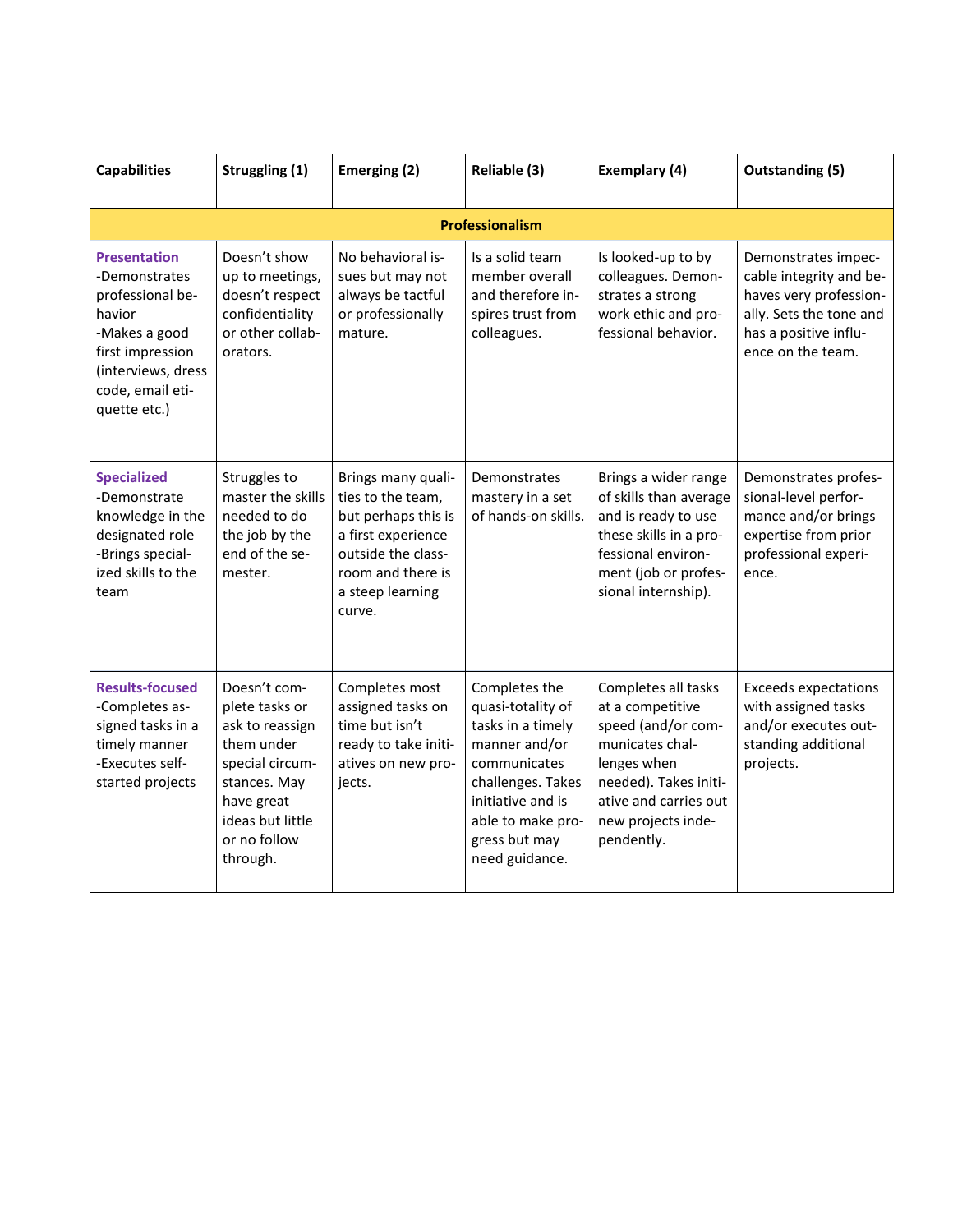| Career-con-<br>sciousness<br>-Can articulate<br>how this experi-<br>ence fits into<br>larger career<br>goals<br>Is motivated and<br>driven by rele-<br>vant long-term<br>goals | Committed to<br>this activity<br>without a clear<br>vision or re-<br>search; may<br>lose motivation,<br>not follow<br>through on<br>commitment<br>and/or feel<br>frustrated | Still unsure of pro-<br>fessional goals<br>and/or major (as<br>are many college<br>students!). Maybe<br>this was an explo-<br>ration and not the<br>#1 priority but a<br>learning experi-<br>ence nonetheless | May not have<br>clear career goals<br>but understands<br>how this experi-<br>ence is beneficial;<br>remains moti-<br>vated to build<br>skills and experi-<br>ence                   | Understands how<br>this experience fits<br>into long-term ca-<br>reer goals. Is moti-<br>vated to learn, to<br>build skills and expe-<br>rience for the future.<br>Completed the GPS<br>program. | Is not only motivated<br>but passionate about<br>the chosen field, and<br>it shows! It's apparent<br>that career resources<br>were used; completed<br>the GPS program.                                                                                   |  |  |  |
|--------------------------------------------------------------------------------------------------------------------------------------------------------------------------------|-----------------------------------------------------------------------------------------------------------------------------------------------------------------------------|---------------------------------------------------------------------------------------------------------------------------------------------------------------------------------------------------------------|-------------------------------------------------------------------------------------------------------------------------------------------------------------------------------------|--------------------------------------------------------------------------------------------------------------------------------------------------------------------------------------------------|----------------------------------------------------------------------------------------------------------------------------------------------------------------------------------------------------------------------------------------------------------|--|--|--|
|                                                                                                                                                                                | <b>Cultural Fluency</b>                                                                                                                                                     |                                                                                                                                                                                                               |                                                                                                                                                                                     |                                                                                                                                                                                                  |                                                                                                                                                                                                                                                          |  |  |  |
| <b>Respect</b><br>Due regard for<br>the feelings, abili-<br>ties, qualities, or<br>achievement of<br>another person                                                            | Is impulsive,<br>doesn't listen<br>and/or care to<br>understand<br>other<br>perspectives.<br>Does not care<br>for ethics.                                                   | Listens but can<br>sometimes be<br>stubborn in their<br>views/not truly<br>open to taking<br>another person's<br>point of view<br>into account.                                                               | Tolerate<br>differences in<br>ideas, opinions,<br>and methods.<br>Makes efforts to<br>understand<br>other points of<br>view, to get<br>informed before<br>expressing an<br>opinion. | Is diplomatic and<br>able to have<br>constructive<br>dialogue when<br>there are<br>differences in<br>opinion.                                                                                    | Tolerate differences in<br>ideas, opinions, and<br>methods. Makes ef-<br>forts to understand<br>the interlocutor.<br>Hears different sides<br>of the story and gets<br>informed before ex-<br>pressing an opinion.<br>Guided by ethics and<br>principles |  |  |  |
| <b>Curiosity</b><br>A strong desire to<br>know or learn<br>something. You<br>enjoy listening<br>and asking rele-<br>vant questions.                                            | Doesn't<br>demonstrate<br>any curiosity<br>toward<br>different<br>cultures,<br>different ways<br>of living.<br>Adverse to<br>change.                                        | Enjoys listening<br>and asking<br>relevant<br>questions.                                                                                                                                                      | Methodic in the<br>quest for<br>information.<br>Not change<br>adverse.                                                                                                              | Desire to<br>understand both<br>the big picture<br>and the details.                                                                                                                              | Value what is differ-<br>ent. Finds joy in en-<br>countering new cul-<br>tural expressions. En-<br>joys experimenting<br>concepts and theories<br>for oneself.                                                                                           |  |  |  |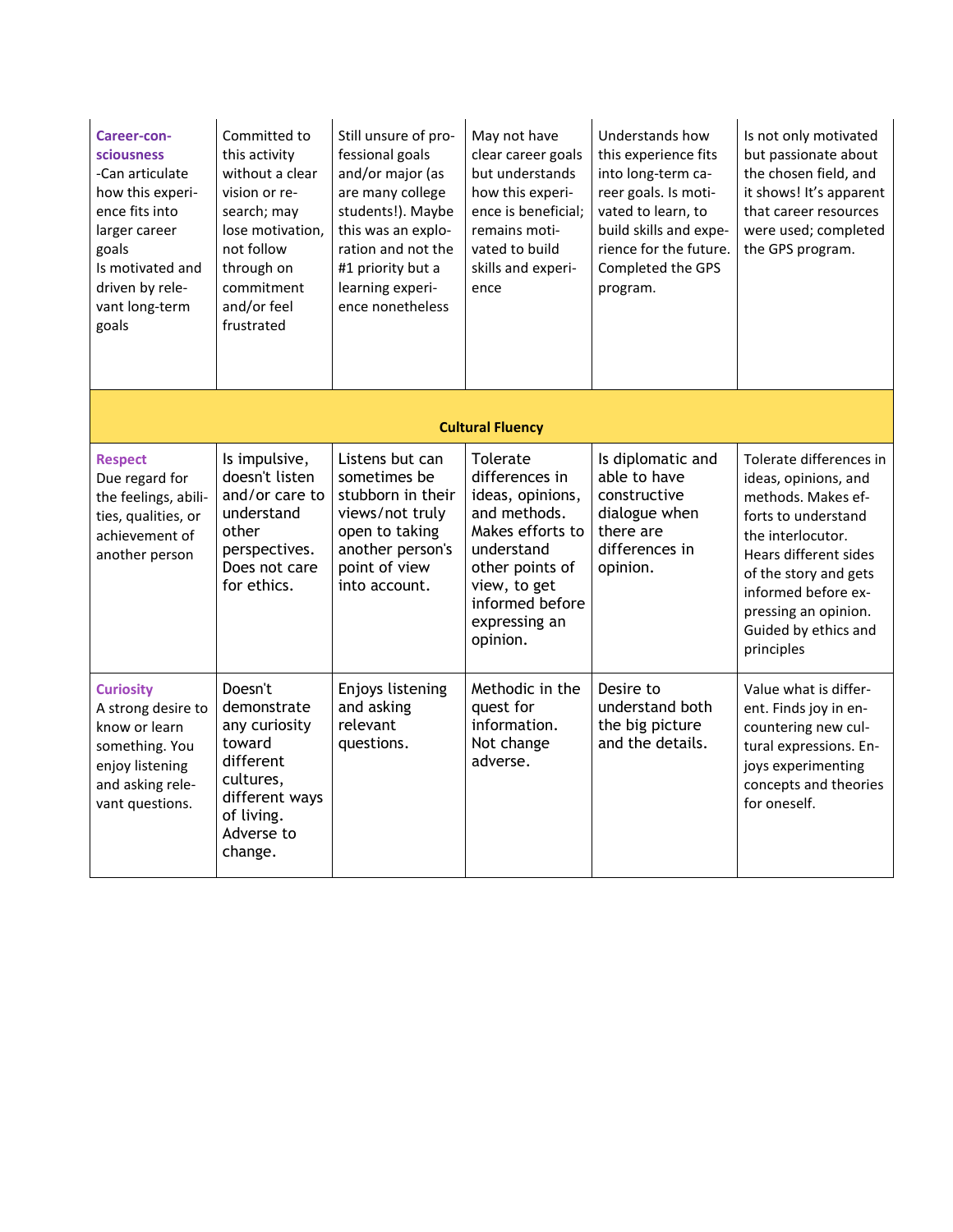| <b>Communication</b><br>& Language skills<br>The ability to con-<br>vey or share<br>ideas and feelings<br>effectively.                                             | Doesn't<br>demonstrate<br>any interest<br>toward<br>learning new<br>languages.<br>Is not clear or<br>constructive<br>in email<br>responses. | Tries to<br>communicate<br>but Is mis-<br>interpreted<br>frequently.                                                                                                     | Communicates<br>when required.<br>Understands<br>non-spoken<br>communication.<br>Good writing<br>skills. Capable<br>of sharing<br>ideas.       | Good public<br>speaker. Good<br>writing skills.<br>Maintains an open<br>dialogue.<br>Interested in<br>learning how to<br>communicate<br>through diverse<br>platforms.         | Might speak more<br>than one language.<br>Understands different<br>non-spoken communi-<br>cation. Excellent writ-<br>ing skills. Good<br>knowledge of differ-<br>ent channels - such as<br>Social Media - and<br>tools - such as Canva,<br>Grammarly. Great in-<br>terpersonal communi-<br>cation and public<br>speaking<br>Design and layout<br>skills |  |
|--------------------------------------------------------------------------------------------------------------------------------------------------------------------|---------------------------------------------------------------------------------------------------------------------------------------------|--------------------------------------------------------------------------------------------------------------------------------------------------------------------------|------------------------------------------------------------------------------------------------------------------------------------------------|-------------------------------------------------------------------------------------------------------------------------------------------------------------------------------|---------------------------------------------------------------------------------------------------------------------------------------------------------------------------------------------------------------------------------------------------------------------------------------------------------------------------------------------------------|--|
| Acknowledge,<br>value & cherish<br>Empathy. The re-<br>gard that some-<br>thing is held to<br>deserve, the abil-<br>ity to recognize<br>the worth of<br>something. | Does not value<br>diverse points<br>of view. Looks<br>down on other<br>people. Always<br>prefers his/her<br>way.                            | Makes the effort<br>to appreciate<br>ideas and projects<br>brought up by oth-<br>ers. However,<br>finds it hard to ad-<br>mit they are the<br>best choice.               | Makes the effort<br>to always ask for<br>the ideas of oth-<br>ers. Sometimes<br>he/she prefers<br>those products to<br>his/hers.               | Emphatic. Values ot-<br>her's ideas and opi-<br>nions. Celebrates<br>the creativity of ot-<br>hers. Integrates di-<br>versity into the pro-<br>jects.                         | Empathic. Value what<br>is different. Finds joy<br>in encountering new<br>cultural expressions.<br>Appreciates diverse<br>expressions of beauty<br>and art.                                                                                                                                                                                             |  |
| <b>Leadership Rubric</b>                                                                                                                                           |                                                                                                                                             |                                                                                                                                                                          |                                                                                                                                                |                                                                                                                                                                               |                                                                                                                                                                                                                                                                                                                                                         |  |
| <b>Lead by example</b><br>-Demonstrate in-<br>tegrity<br>-Be reliable and<br>deliver results                                                                       | Conduct issues,<br>breach in integ-<br>rity, and/or did<br>not perform a<br>service to the<br>community.                                    | Acceptable behav-<br>ior, no conduct is-<br>sues. Is generally<br>honest and does<br>not compromise<br>integrity. Struggles<br>with completing<br>some tasks on<br>time. | Demonstrates<br>honesty, com-<br>pletes most as-<br>signed tasks but<br>might require<br>support and fre-<br>quent reminders<br>from the team. | Completes the vast<br>majority of tasks in a<br>timely manner or<br>communicates chal-<br>lenges to meeting<br>deadlines. Continues<br>to demonstrate a<br>strong work ethic. | Demonstrates impec-<br>cable integrity and in-<br>spires the team to fol-<br>low, delivers results in<br>a timely manner, is<br>professional.                                                                                                                                                                                                           |  |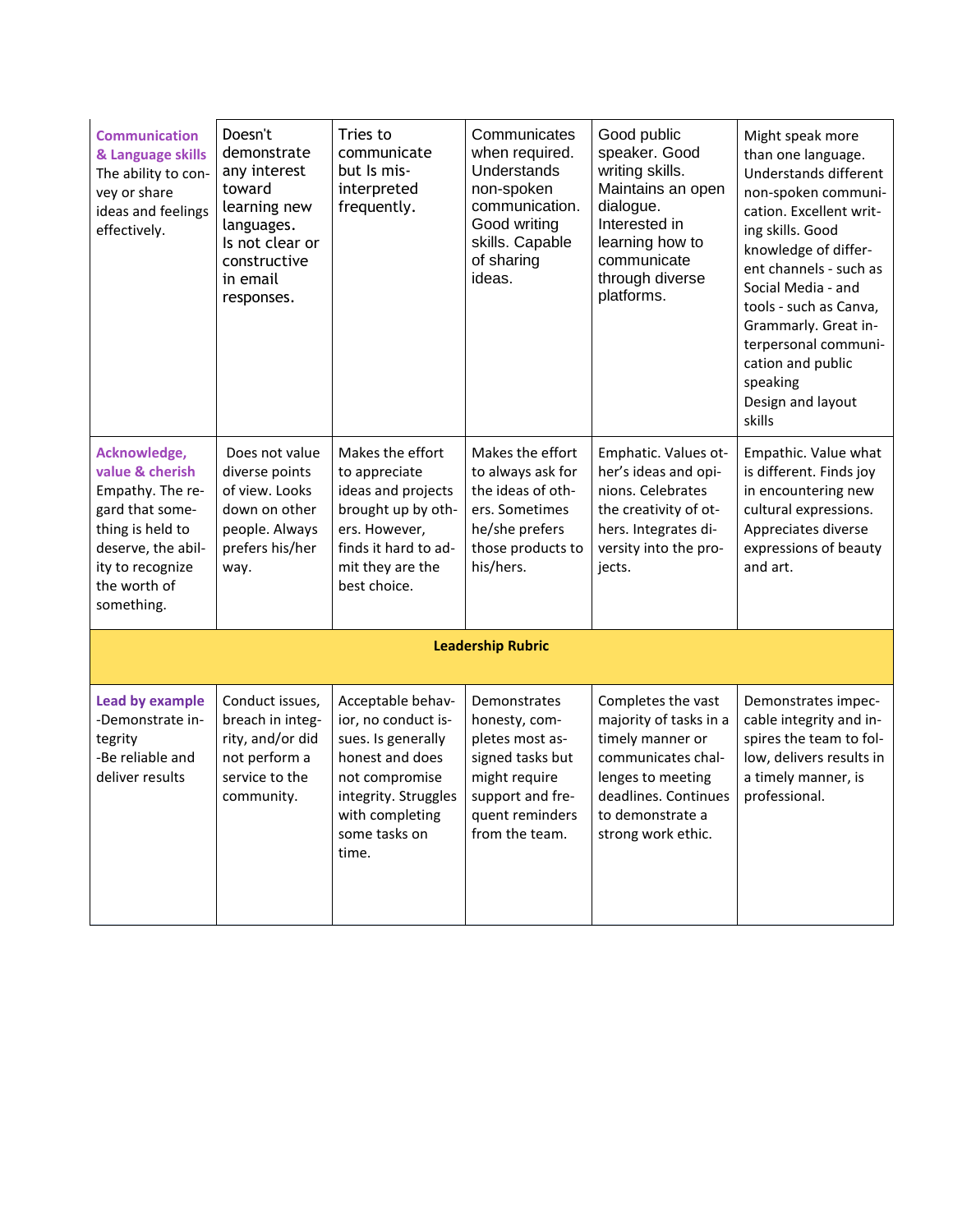| <b>Collaborate</b><br>-Use your inter-<br>personal skills<br>-Bring positivity<br>to the team                        | Causes unnec-<br>essary conflict<br>in the team,<br>negatively im-<br>pacting results.                                                                                | Collaborates well<br>enough to achieve<br>crucial tasks. Re-<br>sponds to im-<br>portant emails or<br>after a reminder.                                                  | Works in a team<br>to achieve re-<br>sults. Your peers<br>look up to you.<br>Responds to<br>emails, texts, and<br>phone calls. | Listens and under-<br>stands different<br>points of view, han-<br>dles conflicts in a<br>mature, respectful<br>way. Communicates<br>relevant information<br>to the team and is<br>very responsive. | Team player who<br>manages conflict ef-<br>fectively. Takes initia-<br>tive to communicate<br>with all stakeholders<br>(gives regular, timely<br>updates), anticipates,<br>responds quickly, and<br>asks questions. |  |
|----------------------------------------------------------------------------------------------------------------------|-----------------------------------------------------------------------------------------------------------------------------------------------------------------------|--------------------------------------------------------------------------------------------------------------------------------------------------------------------------|--------------------------------------------------------------------------------------------------------------------------------|----------------------------------------------------------------------------------------------------------------------------------------------------------------------------------------------------|---------------------------------------------------------------------------------------------------------------------------------------------------------------------------------------------------------------------|--|
| <b>Inspire</b><br>-Exhibit passion<br>and motivation<br>-Take initiative                                             | Displays a nega-<br>tive attitude<br>that negatively<br>impacts the mo-<br>tivation and in-<br>spiration of the<br>team.                                              | Attends important<br>meetings and<br>events but is not<br>necessarily on<br>time or present at<br>all gatherings.<br>Gets the core tasks<br>done but not all of<br>them. | Is on time and<br>present and<br>maintains a posi-<br>tive attitude.                                                           | Completes core<br>tasks well and is mo-<br>tivated to take initia-<br>tive with additional<br>projects.                                                                                            | Passionate about the<br>role and the mission<br>of the organization,<br>takes initiative with<br>large projects and<br>achieves results by<br>getting support from<br>the team.                                     |  |
| <b>Empower</b><br>-Support<br>-Mentor<br>-Serve                                                                      | Not considering<br>other people's<br>needs, dictating<br>or going on a<br>"power trip",<br>negatively af-<br>fecting the<br>team's self-con-<br>fidence and<br>power. | Serves the team<br>by completing<br>one's main re-<br>sponsibilities.                                                                                                    | Lends a helping<br>hand to help<br>team members<br>achieve a goal.<br>Serves the com-<br>munity by doing<br>one's job well.    | Supports the team<br>with their projects.<br>Shares knowledge<br>and helps the team<br>overcome their chal-<br>lenges. Understands<br>that leading involves<br>service.                            | Actively mentors the<br>team, leading to<br>higher results. Guides<br>colleagues toward the<br>overall mission, "the<br>big picture". Is always<br>ready to help the indi-<br>viduals who ask.                      |  |
| <b>Balance and Self Improvement</b>                                                                                  |                                                                                                                                                                       |                                                                                                                                                                          |                                                                                                                                |                                                                                                                                                                                                    |                                                                                                                                                                                                                     |  |
| Time-manage-<br>ment: the ability<br>to use one's time<br>effectively or pro-<br>ductively, espe-<br>cially at work. | Loses track of<br>time. Is not<br>punctual. Does<br>not deliver re-<br>sults on time.<br>Does not res-<br>pond to emails.                                             | Makes an effort to<br>respect deadlines<br>but with difficulty.<br>Sometimes forgets<br>to follow up on<br>projects or people.                                           | Organized. Mos-<br>tly punctual.<br>Answers emails<br>though not<br>always on time.                                            | Punctual. Discipli-<br>ned. Has a system in<br>place to keep track<br>of meetings and<br>deadlines.                                                                                                | Prepares daily,<br>weekly, and monthly<br>objectives. Excels at<br>planning and is disci-<br>plined to respect<br>deadlines. Under-<br>stands how to man-<br>age the balance be-<br>tween the important             |  |